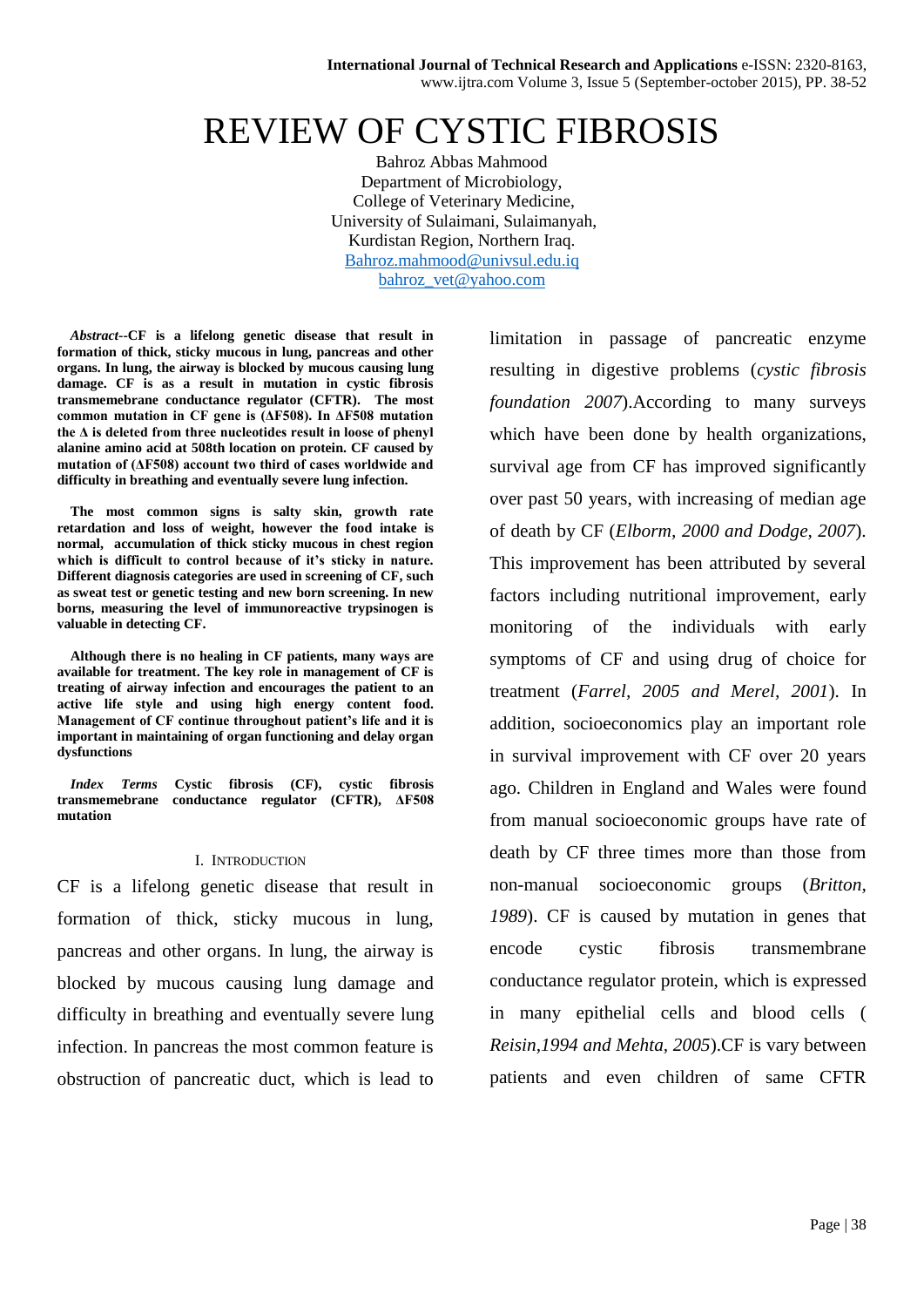genotype and polymorphism. Severe pulmonary disorder with evidence of gene to gene interaction has been shown that result from polymorphism in transforming mannose binding lectin 2 gene and growth factor B1(*Drumm, 2005 and Collaco, 2008*). Epidemiologically, Northern European decent is more commonly affected with CF, in which approximately 1 in 3000 birth (*Walters, 2007*). In addition the prevalence of CF is vary from country to country and depends on ethical background, for example the incidence of CF in white American is higher than Latin American and the incidence of CF in African American is very low comparing to other ethical backgrounds (*Drumm, 2005*). Microbiologically, *Haemophilus influenza*, Staphylococcus *aureus* and *Pseudomonas aeroginosa* are the most frequently founded bacteria in airway of patient with CF (Govan*, 1990* and *Van Schilfgaarde 1999*). Among those infectious agents, *Pseudomonas aeroginosa* regarded as a common and highly causative agent of CF by its appearance in 27% patients with CF aged 2-5 years and 80% in those of 25-34 years (*Cystic fibrosis foundation 2005*)

## *A. Causes;*

CF is result in mutation in cystic fibrosis transmemebrane conductance regulator (CFTR). The most common mutation in CF gene is (ΔF508). In ΔF508 mutation the Δ is deleted from three nucleotides result in loose of phenyl alanine amino acid at 508<sup>th</sup> location on protein. CF caused by mutation of (ΔF508) account two third of cases worldwide (*Mitchell, 2007*). CF can be prevented in those who have only one copy (alleles) of CFTR gene. Although most of the people have two copies but when none of the copies produce functional CFTR, CF develops thus it is regarded as an autosomal recessive disease. CFTR is located in 931.2 locus chromosome, and it is 230,000 base pairs in length which produce a protein with 1,480 amino acid length. CFTR genes produce a halide anion channel which is important in sweat, digestive juice and mucous secretion and by having ATP-hydrolyzing domain CFTR allow protein to use energy in form of ATP and it possess tow domain which is used by protein to across the cell membrane. In addition, there is increasing evidence that genetic modifiers besides CFTR modulate the severity and frequency of the disease such as mannan-binding lectin, which is involved in innate immunity by accelerating phagocytosis of microorganisms. Polymorphisms in one or both mannan-binding lectin alleles that result in lower circulating levels of the protein are associated with a threefold higher risk of end-stage lung disease and increased burden of chronic bacterial infections (*Mitchell, 2007*).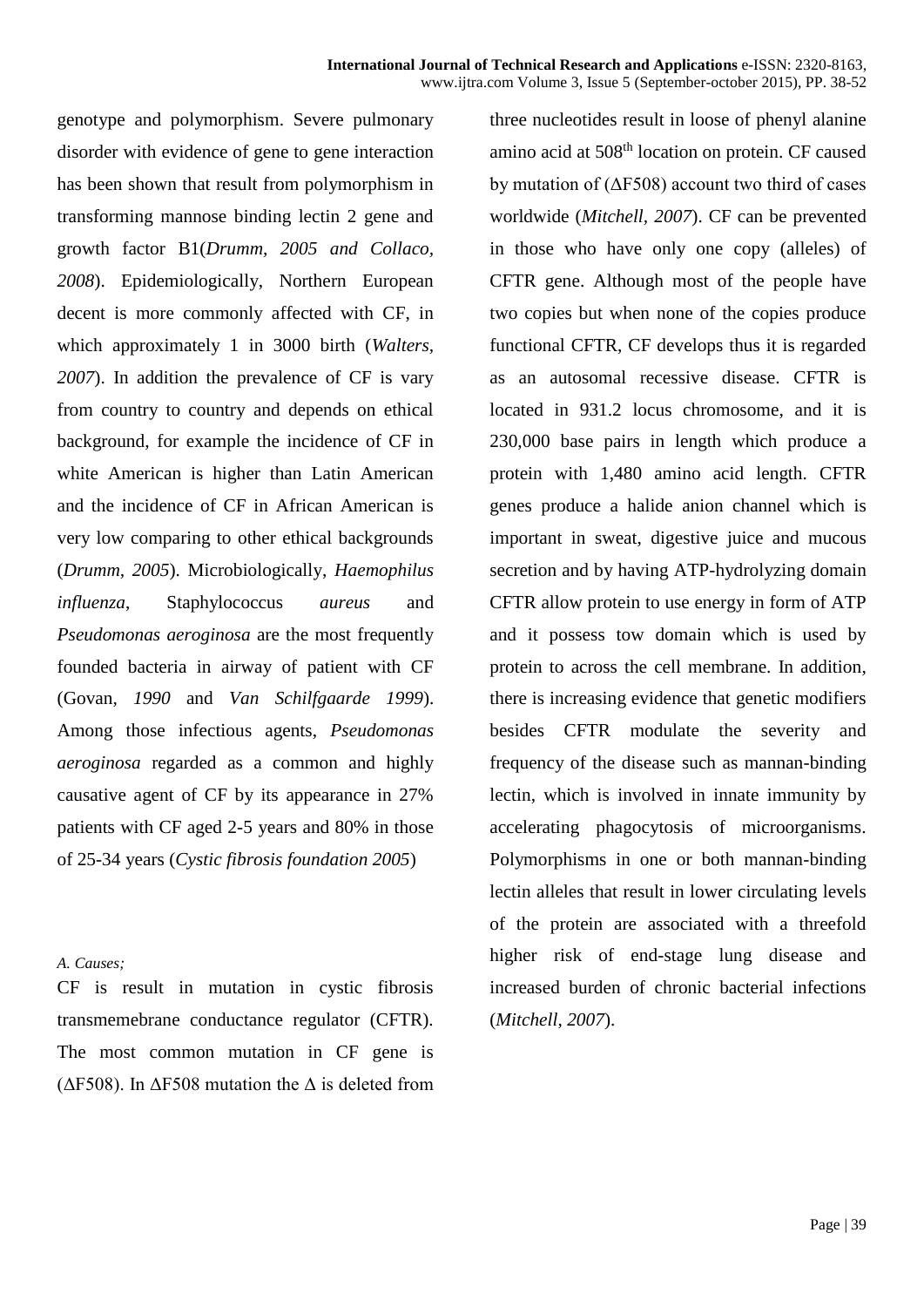#### *B. CFTR function;*

CFTR is regarded as a member of family of transmembrane protein known as (ATP) binding cassette transporter and in apical membrane its function to transport chloride (*Schwiebert, 1998*). Chloride secretion becomes abnormal when CFTR affect on chloride channel in CF individuals (*Quinton, 1983*). In addition CFTR has other function like regulating other membrane channel such as epithelial sodium channel (*Reddy, 1999*), regulate HCO3 transporting through epithelial channel and CFTR considered as a channel for glutathione protein (*Quinton, 2001and Riordan, 2008*). CFTR has interaction with many intracellular protein but the relevance of this interaction not fully understand (*Wang, 2006*), but this interaction has its importance in therapeutic enhance to chloride secretion.

## *C. Signs and symptoms of CF;*

CF is holistic diseases, i.e. result in several organ impairment in the body with differences in severity and out coming of the condition. The most common signs is salty skin (*Quinton, 2006*), growth rate retardation and loss of weight, however the food intake is normal (*Hardin, 2004*), accumulation of thick sticky mucous in chest region which is difficult to control because of it's sticky in nature ( *De Lisle, 2009*), coughing is frequent with incidence of chest infection and shortness of breath (*O'Malley, 2009*). In male symptoms include infertility which is account in 97% of men with CF are infertile, in those men sperm production is normal but missing vas deference make them infertile but recently study showed that they could have baby with assistance of reproductive techniques (*McCallum, 2000*). In women, thickening of cervical mucosa and malnutrition cause difficulty infertility and in severe case malnutrition may cause disrupt of ovulation (*Gilliam, 2000*). In children the most common symptom is meconium ileus and when they grow the need more exercise to eliminate sticky mucous in alveoli (*blackman, 2006* and *Ratjen, 2009*). Mutation of protein in some patient leads to change in mutated epithelial cells and abnormality in mucous viscous production (*De, 2009*). In CF growth failure is related to multi factor including; abnormality in food absorption in GIT and chronic lung infection due to accumulation of mucous substance (*Hardin, 2004*). Coagulation disorder particularly during foetal life is another symptom of CF. In young children vitamin K absorption is impaired due to sensitivity of young children to vitamin K absorption and very small amount of vitamin K across placenta result in low reserve of vitamin K. As a result of Clotting factors (II, VII, IX, and X) highly vitamin K dependent, coagulation problem is happen due to low level of vitamin K (*Reaves,*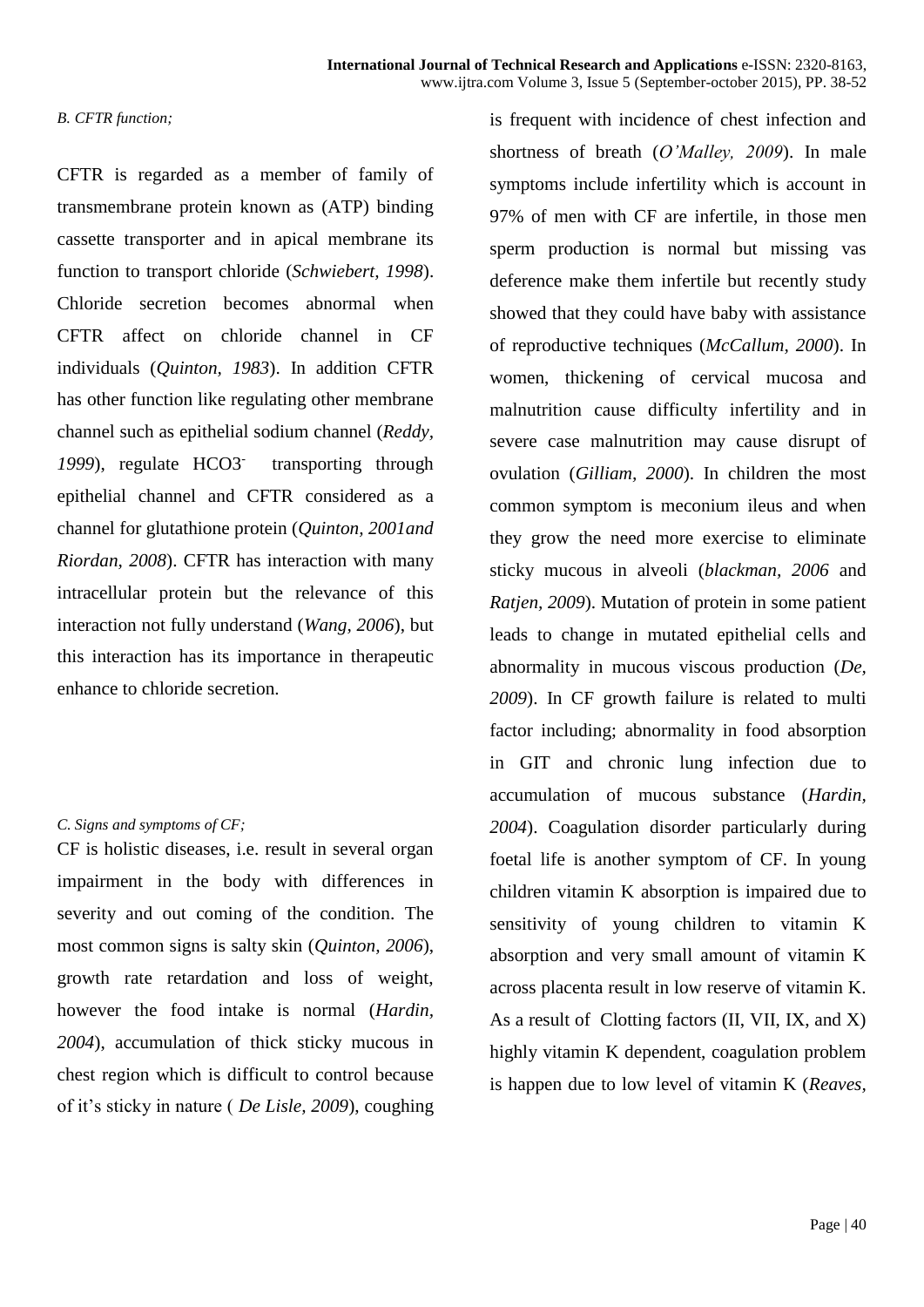*2010*). In pancreatic disorder by CF, both type of diabetes could be seen due to damage of Langerhans cells that responsible for insulin production and blood sugar regulation (*Alves, 2007 and Haworth, 1999*). In addition poor vitamin intake because of malabsorptoin which is require for calcium and phosphorous regulation cause bone weakness and osteoporosis which is highly susceptible to fracture (*Haworth, 1999*).

## *D. Pathophysiology;*

Pathological changes by CF depend on onset and complication of CF and degree of mutation of **CFTR** 

*1) . Respiratory system:*

In individuals with CF, the most common pathological change in respiratory system is pneumonia or haemoptysis due to acute respiratory failure. *Pseudomonas areoginosa, Haemophilus influenza and Staphylococcus aureus* are the most common cause of pneumonia in patient with CF. It has shown that PH level of the cells in patient with CF is different from those without CF and this difference increase Asailo Gam 1 molecule which is a receptor for bacteria in respiratory system and resulting in colonized airway with *Pseudomonas aerginosa* as CFTR binding decrease (*Schweibert, 1998*). In some patients with CF, pneumonia results in infection by *Pseudomonas cepacia*, which quite difficult to manage because it's highly resistance against most antibiotics. In individuals with CF, when

pneumonia progress, inspiration and expiration of air become difficult, leading to obstruction of airway and alveolar expansion due to accumulation of air and pulmonary parenchymal destruction which result in increase pulmonary arterial pressure and eventually right side heart failure, which In this case pulmonary functioning test is necessary to detect the amount of destruction by CF. One of the parameters is forced expiratory volume (FEV) in one second for measuring the onset of the destruction by CF. If (FEV) is low in individuals with CF, it means further complication of the destruction by CF (*Hart, 2002*). Moreover, interleukin-10, which has anti-inflammatory property, is decrease and severe inflammation after infection is obvious especially in lungs (*Saddane, 2005*). In some cases, persistence of lung inflammation changes from acute to chronic and causing hypertrophy of bronchial artery and eventually haemoptysis. Study showed that, haemoptysis in CF caused by malabsorption of vitamin K because of frequent using of antibiotics (*Antonelli, 2002*). In approximately 10% of individuals with CF may have infection with fungi *Aspergillus fumegutus?* This infection cause pulmonary aspergillosis and massive increase in secretion which is very thick in nature and not affected by antibiotics (*marchand, 2001 and Elphick, 2000*). Pulmonary aspergillosis remains Asymptomatic until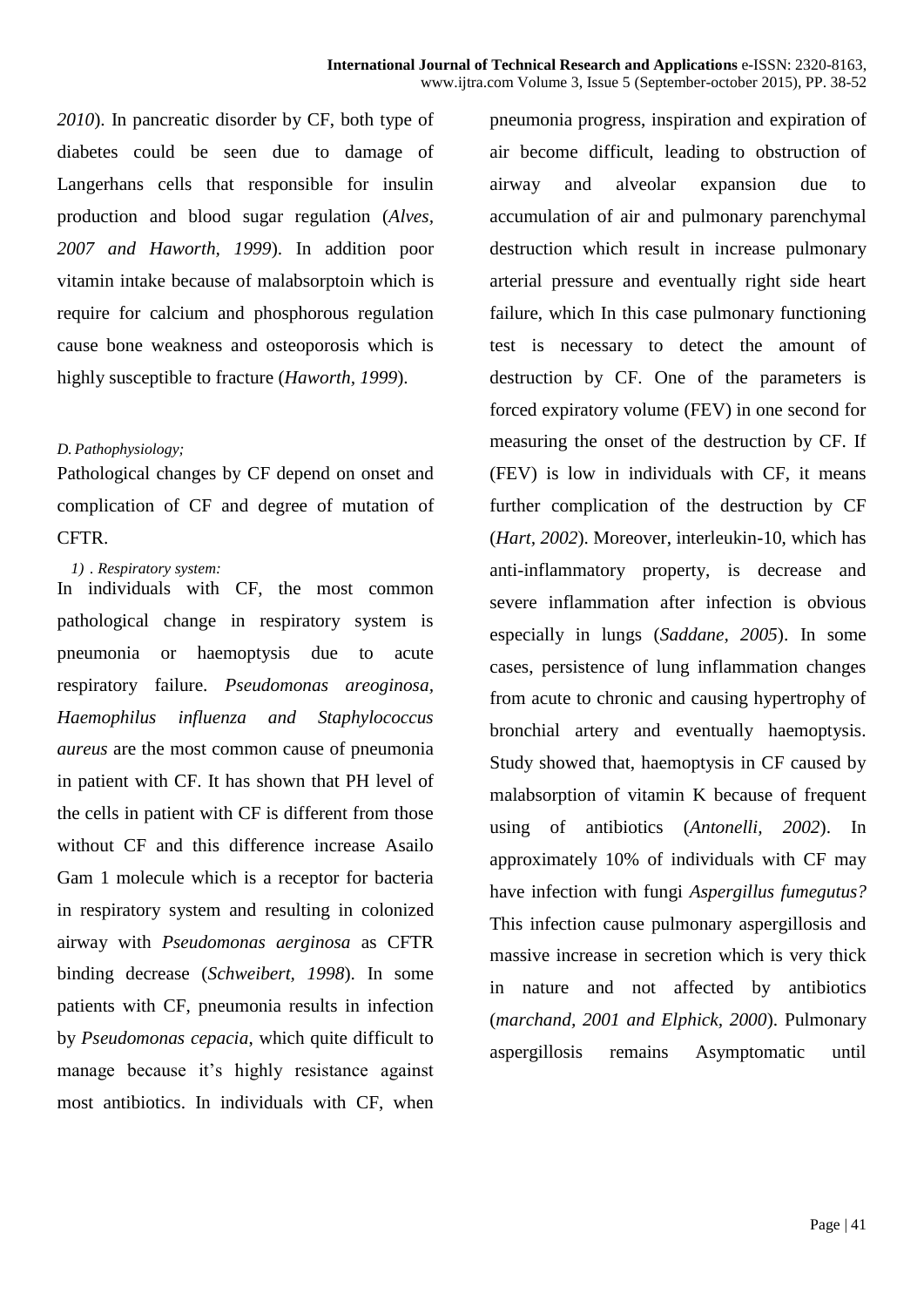bronchopulmonary mycosis developed, but on screening mutation of CFTR are found.

#### *2) . Haematopoietic system:*

Generally, in patient with CF anaemia develop as a consequence of colonization of *Pseudomonas aeroginosa* and haemoptysis (*Stites, 1999*). The patient lost blood through bleeding result from hypertrophy and tortuous of bronchial artery due to chronic inflammation. Iron absorbed by inflammatory infectious agent (*Pseudomonas aeroginosa*) for their growth and development, in addition, P aeroginosa result in further iron lost through sputum and bronchial airway fluid lavage which they are highly iron containing ( *Taussig LM 1999).*

## *3) GIT system;*

GIT problem in patient with CF, result in abnormality in pancreatic enzyme secretion to digest the food. Impairment of pancreas leads to secrete abnormal nature of secretion which is thick mucus in nature and obstruction of pancreatic duct, thus the amount of enzyme that can be secreted is not sufficient to digest food which is taken by patients. Malabsorption and inadequate absorption of fat soluble vitamins A, D, E, K is a consequence of less amount of pancreatic enzyme inter into intestine. Study shown that in CF, supplement and vitamins should take separately, because supplement taking in many patients with CF may result in impairment of iron absorption (*Stites, 1999*). Loss of appetite, abdominal pain, vomiting and decrease in peristaltic movement are the common manifestation of individuals with CF, because of dilatation of intestine and filling with faecal content (Taussig*, 1999*). Faulty secretion of salt and water in distal part of intestine cause distal intestinal obstruction syndrome which is make intestinal material dehydrated and in some patients gastroesophageal reflux might see due to low bicarbonate secretion and hyper secretion of gastric juice.

# *4) Endocrine system:*

The primary complication in CF diabetic related is deficiency of insulin because of pancreatic duct obstruction which is account approximately one in 10 of individuals with CF. HBAc1 test which is used to monitoring of glucose amount in diabetic patient is not accurate in patient with CF, because of rapidly in turnover of RBC in patient with CF. The problem is patient with CF related diabetes still need high energy diet which is opposite to the quality of diet used by diabetic individuals. In CF related diabetes, glucose metabolism accelerated by many factors including (liver dysfunction, dehydration, malabsorption and frequent infection (*Moran, 1999*).

## *5) Sweat glands:*

CF patients lost excessive salt after exercise or heat due to low level of CFTR in body which is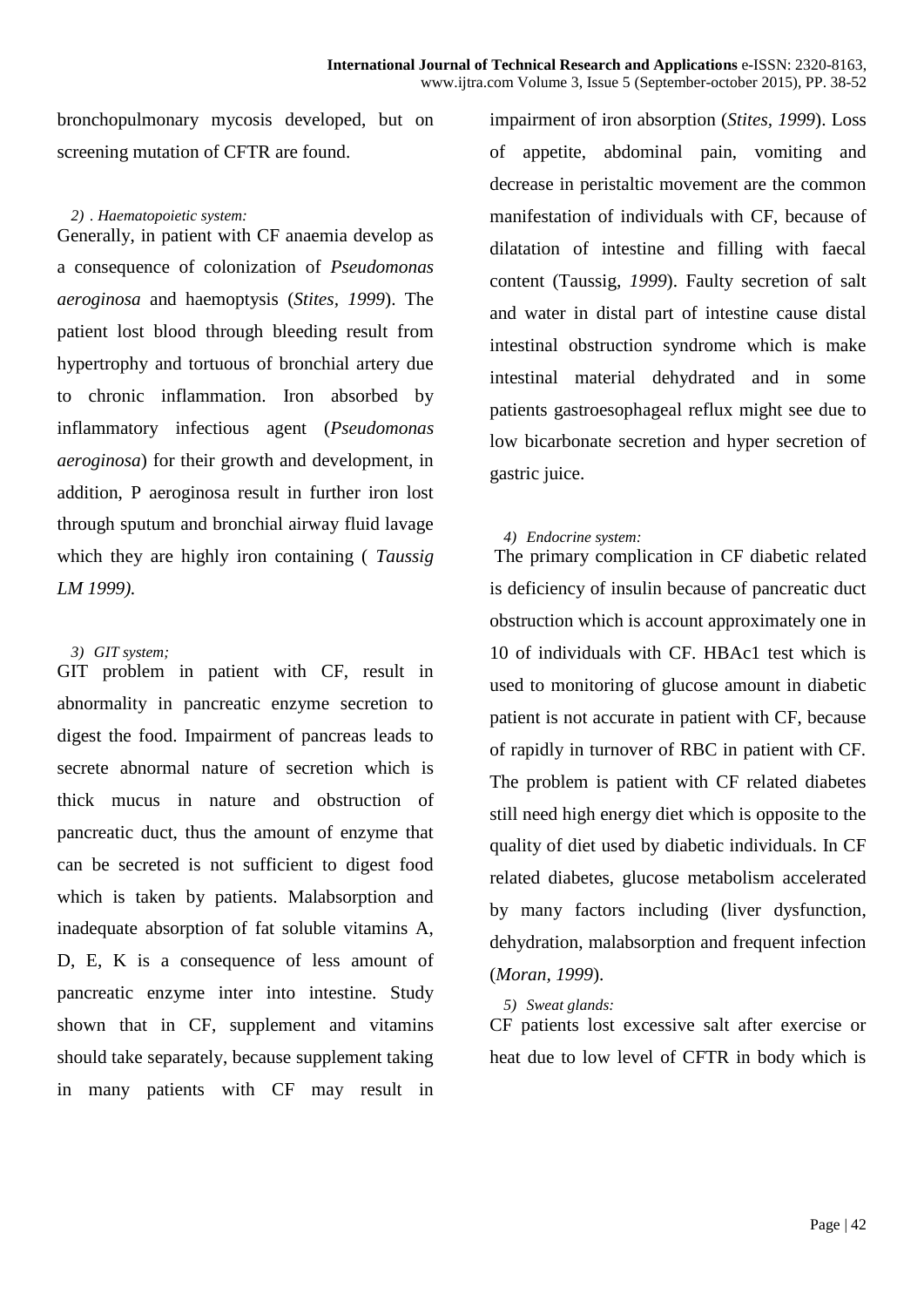responsible for regulation of salt in sweat and this result in weakness, lethargy and loss of appetite.

#### *6) Reproductive system:*

In most of men due to absence of vas deference or malformed, reproductive capacity impaired and they become sterile. While in women, they could become pregnant but the gestation period is longer than its in normal women because of reduce in sperm movement in cervix and oviduct due to presence of thick mucus substance (*Taussig, 1999*).

## *E. Genetics:*

In past few years after CFTR gene defect detected, it was believed that CF cause limited number of diseases causing mutation. By the time approximately 1500 different mutation has been detected, but the majority of those genes are rare and functional consequence of many of them is poorly understood (*Riordan, 1989 and Rommens, 1989*). Indeed less than 10 mutations occur with a frequency of more than 1%, while in patient with CF approximately 66% cases result in deletion of phenyl alanine in  $\Delta$ 508<sup>th</sup> location. Depending on functional consequence of CFTR with in cells, CFTR mutation can be grouped into different classes; CFTR either not produced (1), insufficiently produced (2), randomly arranged (3), showed abnormal conductance (4), its production partially defective (5) or has enhanced degradation (6) ( *The cystic fibrosis mutation database 2009*). In pancreatic insufficiency class (1, 2) and 3 mutations are more common, while in class (4, 5, and 6) mutation pancreatic function is normal (*Collins, 1992 and Rowe, 2005*). Knowledge about genetic abnormalities in detail essential to find a target for therapy for example ΔF508. CFTR is abnormally folded and identified as abnormal protein in endoplasmic reticulum and it is degraded in proteasome protolytically (*Ratjen, 2007*). The amount of ΔF508 CFTR which is reach to epithelial cells is small, however its functionally active but their half life in plasma membrane is generally reduced (*Cheng, 1990 and Bear, 1992*), which believe that rescue of ΔF508 CFTR interference with pathways that recycle CFTR in plasma membrane or rescue form endoplasmic reticulum may be the strategy of treatment (Okiyoneda*, 2007).* 

# *F. Diagnosis and monitoring;*

Different diagnosis categories are used in screening of CF, such as sweat test or genetic testing and new born screening. In new born, measuring the level of immunoreactive trypsinogen is valuable in detecting CF (*Daves, 2007*). Trypsinogen level elevated in individuals who have one copy of mutation in CFTR gene or some time trypsenogin level elevated in individuals even with two normal copies of CFTR gene, for this result new born screening causing disagreement (*Ross, 2008, Assael, 2002*). In most states or countries they do not perform screening for CF and the individuals diagnosed after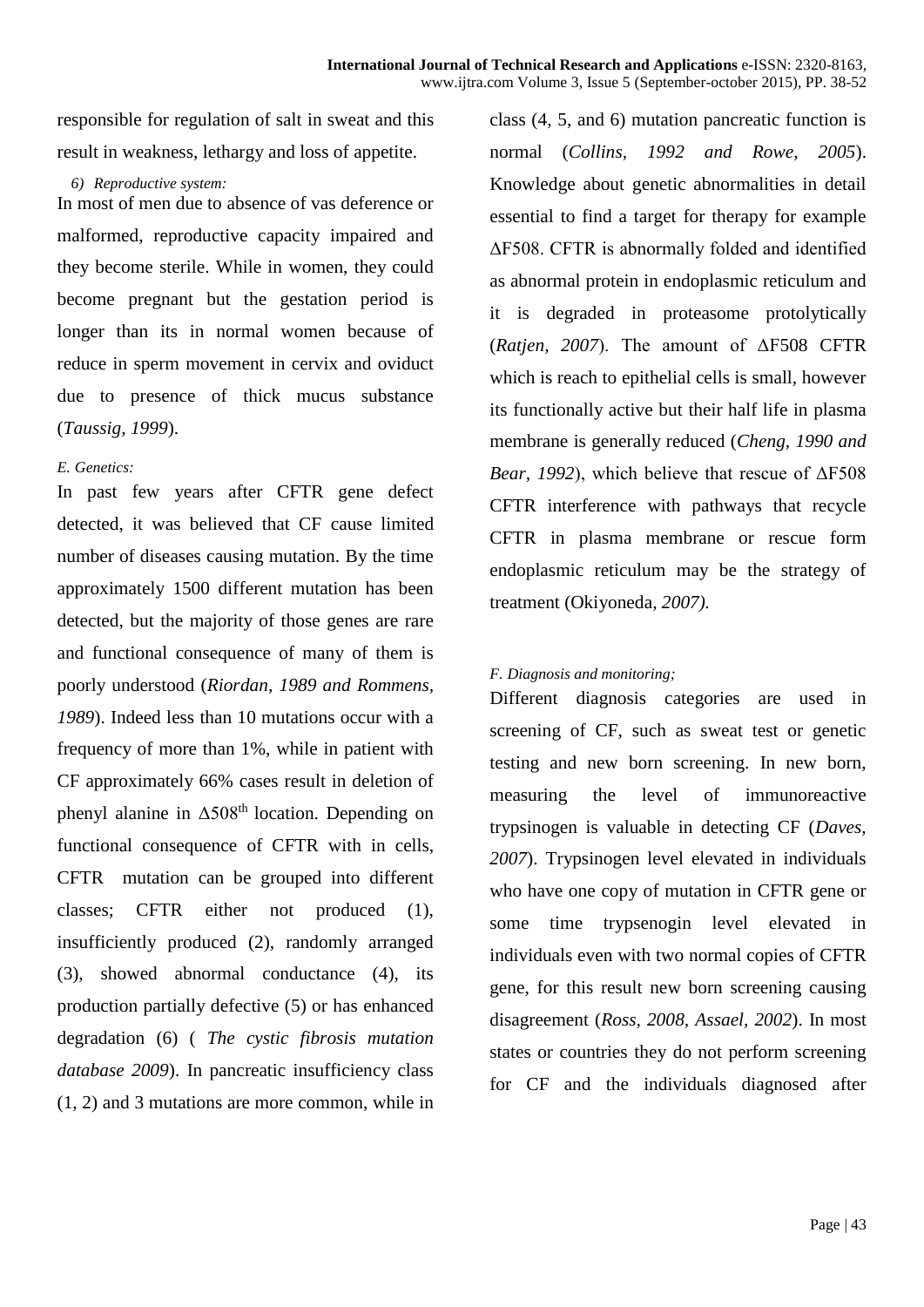symptom appearance (*Michell, 2007*). In general, sweat test is a common test in screening of CF; it's done by applying medicine that enhances sweating (Pilocaroine). Iontophorosis is used to deliver the medication through the skin in which one electrode placed on skin and electrical current passed through it and another electrode placed on to applied medication. After that delivered sweat collected in a capillary tube or on filter paper to detect the amount of sodium and chloride. In CF case, the amount of sodium and chloride increased while the amount of thiocyanate decreased in their saliva (*Minaroski, 2008*). In individuals with pulmonary symptom related to CF, X-ray and CAT scan are used to detect the size of infection and damage of lung. Bacterial examination of sputum is required for detecting the organism which causes infection of lower respiratory tract. Blood test is also used in diagnosis of CF by detecting vitamin deficiency and liver function. Insufficient digestive enzyme due to pancreatic damage could be detected by using DXA scan for testing faecal elastase. In mild form mutation of CFTR gene, sweat test is insufficient in diagnosis of CF because the change of chloride concentration is less than (60 mM/L), in this case nasaltransepithelial potential differences (TEPD) are commonly used. Abnormalities in exocrine glands related to CF, cause increasing in water and sodium reabsorption and reduction in chloride secretion, these change result in higher TEPD

than normal which is used as a useful form of diagnosis in people with mild form of CF (*Freudenheim, 2009*).

## *G. Prenatal:*

CFTR genes mutation in couples who are pregnant or planning to pregnancy is important to detect the degree of risk on baby after birth. Screening of foetus not performed unless parents were tested and the risk of CF was found high (*American college of obstetricians and Gynocologists and American college of genetics 2001*). CFTR gene mutation screening initially performed to one of parent and if the test result show carrier of CFTR gene mutation the other parent tested to calculate the degree of risk of baby with CF after birth because CFTR test is expensive and CF progression in foetus needs to pass a mutated copy of CFTR genes. More than thousand different mutation cause CF and testing for each of them is impossible due to its time and cost effectiveness but for those with ΔF508 mutation it must be performed because this type of mutation is regarded as a common cause of CF. specific screening performed for individuals with known uncommon form of mutations because not every negative results means the child is free form CF (*Elias, 1991*). In addition screening commonly performed with higher risk of mutation but for those of low risk ethnicities is less common because in general population the mutation in low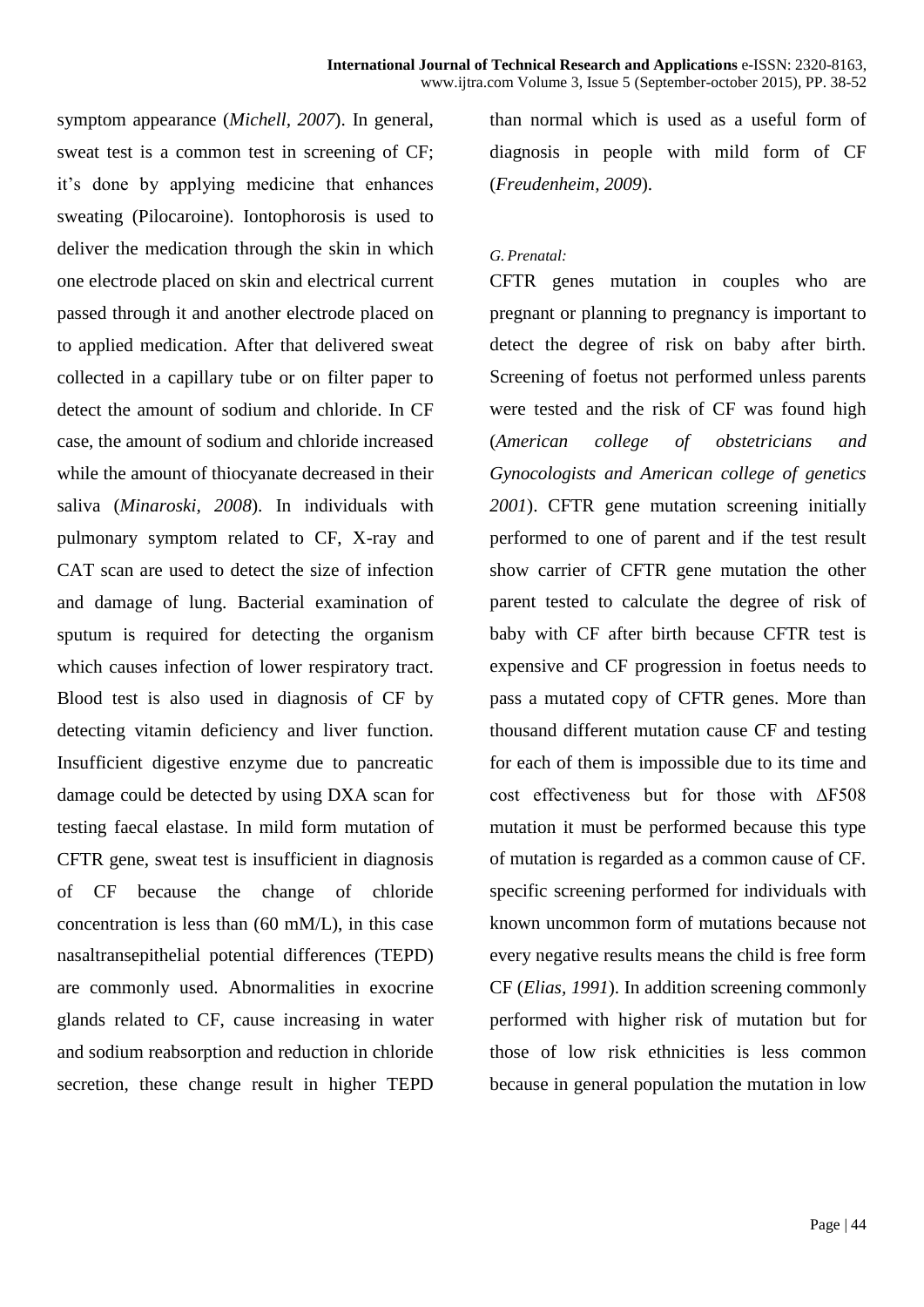risk ethnicity is less common. In embryonic transplantation further tests performed for couples with higher risk of CF by invitro fertilization and screening the fertilized embryo after 3 days for detecting abnormal CF genes. If only one of the mutated CFTR genes are recognized the embryo implanted but if two mutated genes recognized the embryo is not transformed. Although tests performed on placenta ( chorionic villus sampling) result in death in 1% of amniocentesis and 1 in 200 at gestation period, placental and fluid around foetus screening are performed (*Tabor, 1986*). Economically preimplanted genetic diagnosis (PGD) in carrier couple of CF is limited by age and it is valuable until maternal age of 40, after that period, abortion and natural conception has higher economic benefits (*Daves, 2010*).

# *H. Management;*

Although there is no healing in CF patients, many ways are available for treatment. The key role in management of CF is treating of airway infection and encourages the patient to an active life style and using high energy content food. Management of CF continue throughout patient's life and it is important in maintaining of organ functioning and delay organ dysfunctions. Treatment of CF occurs at specialist multidisciplinary centres because of wide variation in disease symptom and the target organ for therapy are GIT including (pancreatic

enzyme supplements), reproductive organs and lungs (*Daves JC 2007*). In CF, the most important aspect of management is early treating of lung damage caused by thick sticky mucous which is limit lung function and movements. Oral antibiotic administration or inhaled antibiotics used to treat infection and thick mucus substance in respiratory airway could be removed by using mechanical devices or inhaled medication. In general early diagnosis of individuals and using a drug of choice are the best way in management of CF.

# *1) Antibiotics:*

In many patients using one or more antibiotics is normal even if they are considered healthy in order to protect them and suppress the infection. Antibiotic using in those with pneumonia caused by CF is very important especially in those with in adequate lung function and the antibiotics have been chosen based on analysis of sputum and history of response. Occasionally some strains of bacteria that cause CF, are not easily treated with only orally administration route, long term intravenous of antibiotic administration is require such as (Ciprofloxacin, meropenem, tobramycin, vancomycin and piperacillin). This long term of treatment some time require permanent IV insertion in hospital such as peripherally inserted central catheter (PICC line). Lung function might be improved by using long term of inhaled therapy with antibiotics such as (cayston, colistin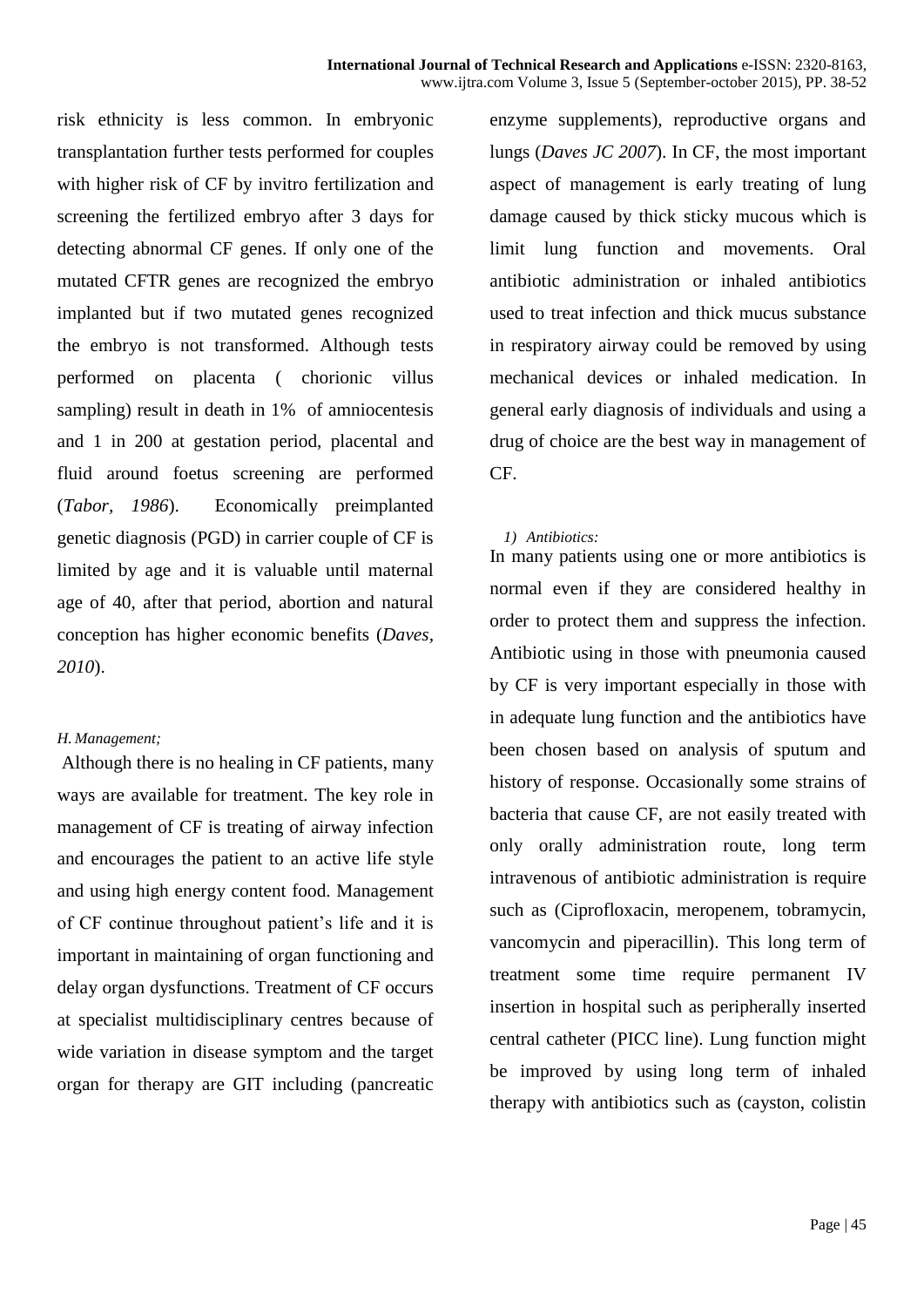and tobramycin) by imbedding of colonized bacteria (*Pai, 2001, Westerman, 2004 and McCoy, 2008*). Additionally, ciprofloxacin or azithromycin are orally administrated for prophylactic strategy or for control of infection *(Hansen, 2005*). Long term using of Aminoglycosides (tobramycin) can result in several dangerous side effects like imbalance in inner ear, hearing loss and kidney problem, in this case to minimize the side effects amount of antibiotics in blood should be measured regularly (*Tan, 2003*).

## *2) . Other treatment for lung abnormalities:*

Generally in pulmonary form of CF, removing of sputum and encourage of its expectoration is very important. Chest physiotherapy is used for those in hospital setting and the secretion is loosen up by the percusses of the patient's chest with their hand several times daily. Intrapulmonary percussive ventilator and THAIRapy vest are used for recreating percussive therapy. Recent methods such as; associated clearance mode and Biphasic cuirass ventilation integrate in cough assistance phase and vibration phase for removing of secretion (*Van der, 2000*). Dornase Alfa and hypertonic saline (areolised medication) are used in loosen of secretion (*Kuver, 2006*). Dornase has effect on sputum by breaking down of DNA in sputum and decreasing its viscosity (*liberman, 1968*). Other medications such as ipratropium bromide and Albuterol by their action on muscles,

increasing the size of small airways. In complicated cases when the patients suffer from difficulty in breathing, mechanical breathing support by wearing special mask at night is require to push air into lungs. Bi-level positive airway pressure (BiAPP) ventilator is a mechanical breathing support function to provide blood with adequate amount of oxygen during sleep and improve sputum clearance when its used as a physical therapy (Moran F 2003).

#### *3) Transplantation:*

In severe cases when lungs of the individuals with CF seriously damage and exercise tolerance declined lung transplant become necessary, which in this case both lungs must be replaced because unreplaced lung might contain infectious bacteria and infect transplanted lung. In addition, liver and pancreas could be transplanted to alleviate liver disease and/or diabetes (*Fridell, 2005*). Lung transplantation is performed when other attempt such as mechanical device or antibiotic treatment for survival of patients is threatened (*Belkin, 2006*). In addition the patients must be enough healthy prior to transplantation to endure the procedure.

## *4) Gene therapy:*

Autosomal recessive disease such as CF might be possible to treat by gene therapy through inserting a copy of normal DNA into the affected cells. Gene therapy procedure is not difficult invitro and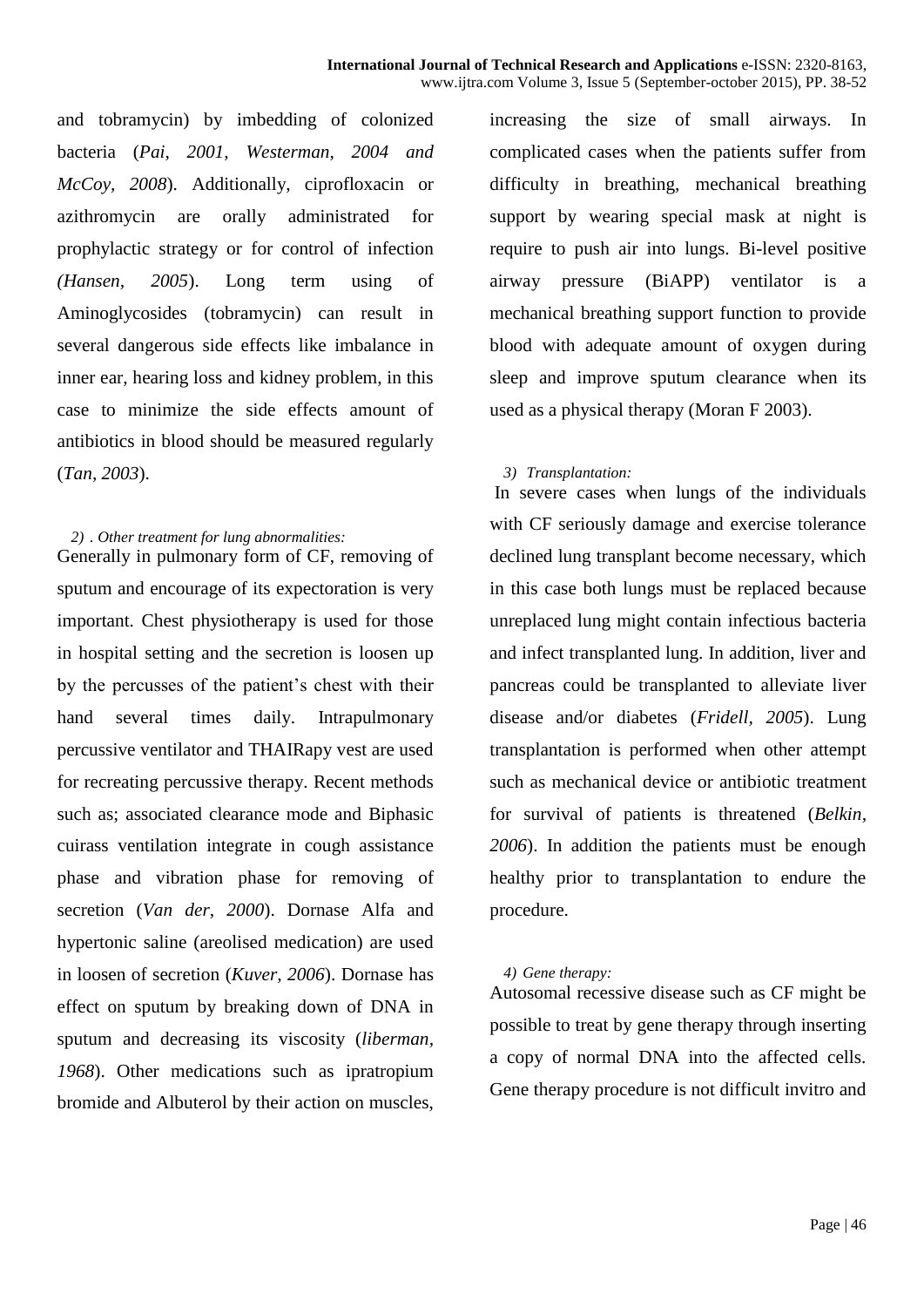concept but in practice it has been proven quite difficult. First gene therapy attempt with adenovirus vector was unsuccessful due to low viral vectors efficiency immunogenicity to insert DNA into epithelial cells (*Crysta, 1994, Joseph, 2001 and Pickles, 2004*). Physiological correction of chloride movement in nasal epithelial cells from recombinant adeno associated viruses (AAV) serotype 2 CFTR gene therapy have shown by colleagues and Flotte even with low CFTR mRNA expression. Unfortunately repeated dose of aerosolised AAV CFTR treatment did not result in Spirometric value (*Moss, 2007*). In addition immunological response and toxicity to repeated administration of adenovirus vector still has concern (*Tosi, 2004*). CF gene therapy organization in the UK has worked to find alternative of adenovirus vector by developing non-viral vector for gene transfer (*Griesenbach, 2006*). They use cationic lipid vector in their gene therapy procedure in animal module and they got a best result and they believe that repeated dose of non-viral vector and new plasmid- and new way for delivering this vectors- would be developed in next few years (*Griesenbach, 2006*).

#### **REFERENCES**

 Assael, BM; Castellani C, Ocampo MB et al. (September 2002). "Epidemiology and survival analysis of cystic fibrosis in an area of intense neonatal screening over 30 years" (http:/ / aje. oxfordjournals. org/ cgi/ reprint/ 156/ 5/ 397). *American Journal of Epidemiology* 156 (5):

- 397–401. doi:10.1093/aje/kwf064. PMID 18718257. PMC 2569148. .
- Alves Cde A, Aguiar RA, Alves AC, Santana MA (April 2007). "Diabetes mellitus in patients with cystic fibrosis". *J Bras Pneumol* 33 (2): 213–21. PMID 17724542.
- Antonelli M, Midulla F, Tancredi G, et al.Bronchial artery embolization for the management of no massive haemoptysis in cystic
- Fibrosis. *Chest.* 2002; 121:796-801.
- American College of Obstetricians and Gynecologists and American College of Medical Genetics. *Preconception and prenatal carrier*
- *Screening for cystic fibrosis. Clinical and laboratory guidelines.* American College of Obstetricians and Gynecologists, Washington, DC, October 2001.
- Britton JR. Effects of social class, sex, and region of residence on age at death from cystic fibrosis. *BMJ* 1989;298:483-7.
- Blackman SM, Deering-Brose R, McWilliams R, *et al.* (October 2006). "Relative contribution of genetic and nongenetic modifiers to
- Intestinal obstruction in cystic fibrosis" (http:/ / linkinghub. elsevier. com/ retrieve/ pii/ S0016- 5085(06)01659-3). *Gastroenterology* 131 (4):
- Bear CE, Li CH, Kartner N, Bridges RJ, Jensen TJ, Ramjeesingh M, Riordan JR. Purification and functional reconstitution of the cystic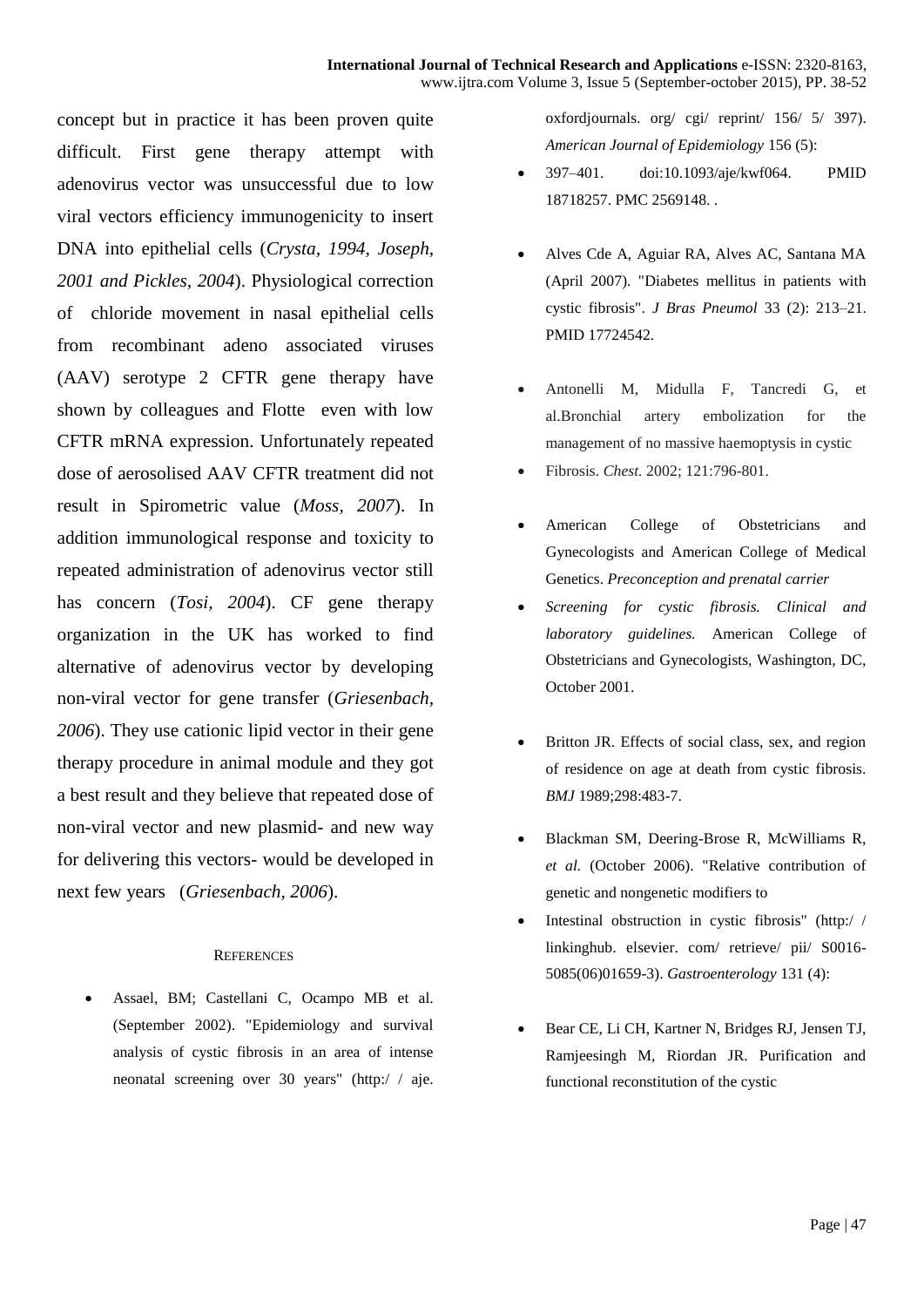- Fibrosis transmembrane conductance regulator (CFTR). Cell 1992; 68(4):809-818
- Belkin RA, Henig NR, Singer LG, *et al.* (March 2006). "Risk factors for death of patients with cystic fibrosis awaiting lung transplantation"
- (http:/ / www. pubmedcentral. nih. gov/ articlerender. fcgi? tool=pmcentrez& artid=2662949). *Am. J. Respir. Crit. Care Med.*  173 (6): 659–66.doi:10.1164/rccm.200410- 1369OC. PMID 16387803. PMC 2662949.
- Collins FS. Cystic fibrosis: molecular biology and therapeutic implications.
- Science 1992; 256(5058):774-779.
- Cystic Fibrosis Foundation. Patient Registry 2007 Annual Report. September 2009. Available at [http://www.](http://www/) cff.org/research/Clinical Research/PatientRegistryReport/. Accessed January 11, 2010.
- Cystic Fibrosis Foundation. Cystic Fibrosis Foundation Patient Registry2005 Annual Data Report. Bethesda: Cystic Fibrosis Foundation; 2006.
- Cheng SH, Gregory RJ, Marshall J, Paul S, Souza DW, White GA,et al. Defective intracellular traffic and processing of CFTR is the
- Molecular basis of most cystic fibrosis. Cell 1990; 63(4):827-834.
- Crystal RG, McElvaney NG, Rosenfeld MA, et al. Administrationof an adenovirus containing the human CFTR cDNA to the
- Respiratory tract of individuals with cystic fi brosis. *Nat Genet* 1994; 8: 42–51.
- Drumm ML, Konstan MW, Schluchter MD, et al. Geneticmodifi ers of lung disease in cystic fibrosis. *N Engl J Med* 2005;
- 353: 1443–53.
- De Lisle RC (September 2009). "Pass the bicarb: the importance of HCO3- for mucin release" (http:/ / www. PubMed central. nih. gov/
- articlerender. Fcgi? Tool=pmcentrez& artid=2735941). *J. Clin. Invest.* 119 (9): 2535–7. Doi: 10.1172/JCI40598. PMID 19726878.
- PMC 2735941
- Davies JC, Alton EW, Bush A (December 2007). "Cystic fibrosis" (http:/ / www. PubMed central. nih. gov/ articlerender.
- Fcgi? Tool=pmcentrez& artid=2137053). *BMJ* 335 (7632): 1255–9. doi:10.1136/bmj.39391.713229.AD. PMID 18079549. PMC 2137053
- Davis LB, Champion SJ, Fair SO, Baker VL, Garber AM (April 2010). "A cost-benefit analysis of preimplantation genetic diagnosis for
- Carrier couples of cystic fibrosis". *Fertil. Steril.* 93 (6): 1793–804. doi:10.1016/j.fertnstert.2008.12.053. PMID 19439290.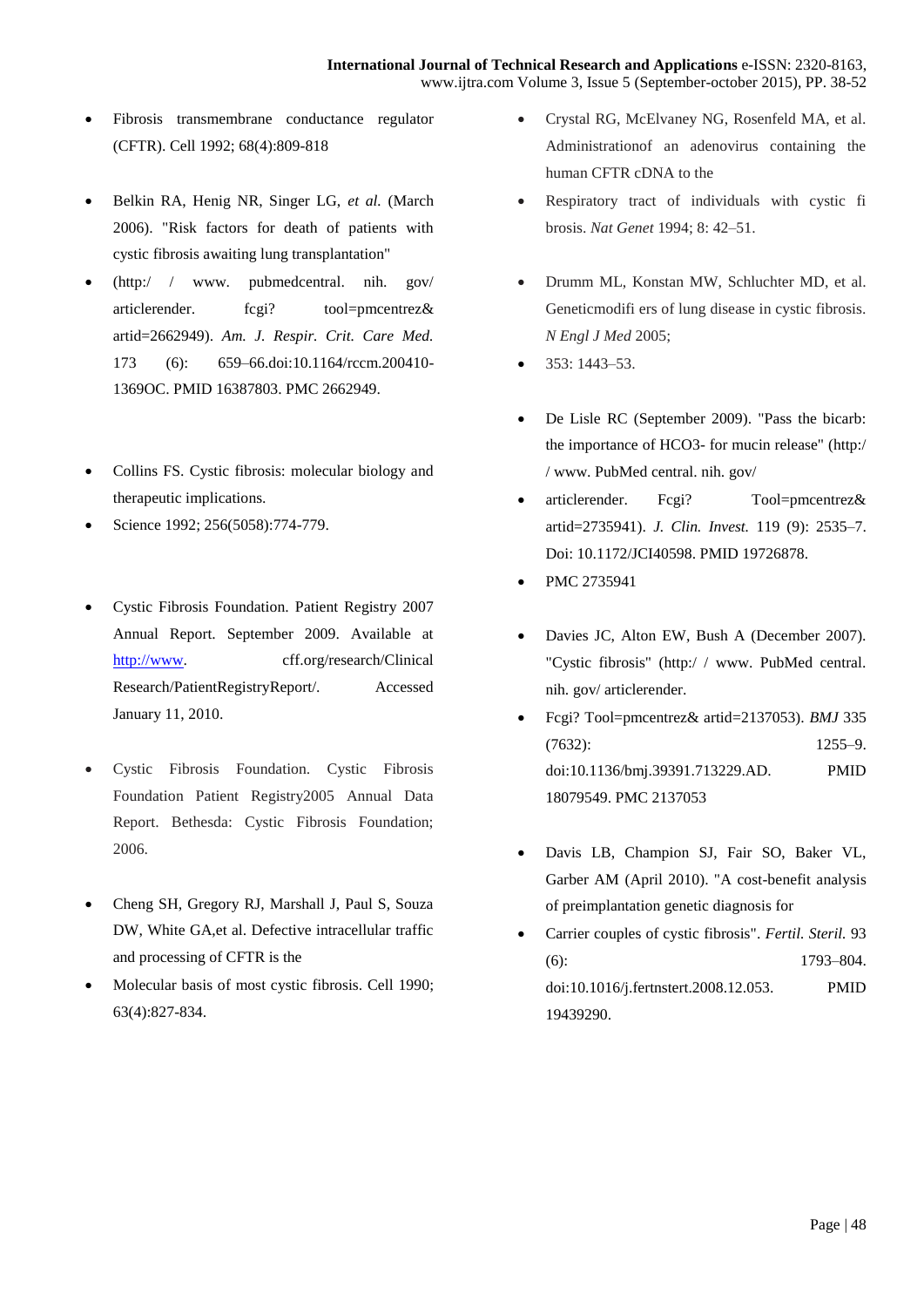- Dodge JA, Lewis PA, Stanton M, Wilsher J. Cystic fibrosis mortality and survival in the UK: 1947- 2003. *Eur Respir J* 2007; 29:522-6.
- Elborn JS, Shale DJ, Britton JR. Cystic fibrosis: current survival and population estimates to the year 2000. *Thorax* 1991; 46:881-5.
- Elias S, Annas GJ, Simpson JL (April 1991). "Carrier screening for cystic fibrosis: implications for obstetric and gynaecologic practice". *Am. J. Obstet. Gynecol.* 164 (4): 1077–83. PMID 2014829.
- Elphick H, Southern K. Antifungal therapies for allergic bronchopulmonary aspergillosis in people with cystic fibrosis. *Cochrane*
- Farrell PM, Lai HJ, Li Z, Kosorok MR, Laxova A, Green CG, et al. Evidence on improved outcomes with early diagnosis of cystic fibrosis through neonatal screening: enough is enough! *J Pediatr*  2005; 147(suppl 3):S30-6.
- Freudenheim, Milt (2009-12-22). "Tool in Cystic Fibrosis Fight: A Registry" (http:/ / www. nytimes. com/ 2009/ 12/ 22/ health/ 22cyst. html? 8dpc=& pagewanted=all). *New York Times*: pp. D1. . Retrieved 2009-12-21.
- Fridell JA, Vianna R, Kwo PY, *et al.* (October 2005). "Simultaneous liver and pancreas transplantation in patients with cystic fibrosis". *Transplant. Proc.* 37 (8): 3567–9.
- doi:10.1016/j.transproceed.2005.09.091. PMID 16298663
- Gilljam M, Antoniou M, Shin J, Dupuis A, Corey M, Tullis DE (July 2000). "Pregnancy in cystic fibrosis. Fetal and maternal outcome". *Chest* 118 (1): 85–91. doi:10.1378/chest.118.1.85. PMID 10893364.
- Govan JRW, Glass S. The microbiology and therapy of cystic fibrosis lung infections. Rev Med Microbial 1990; 1:19–28.
- Griesenbach U, Geddes DM, Alton EW. Gene therapy progress and prospects: cystic fi brosis. *Gene Ther* 2006; 13: 1061–67.
- Hart N, Polkey MI, Clement A, et al.Changes in pulmonary mechanics with increasing disease severity in children and young adults with cystic fibrosis. *Am J Respir Crit Care Med.* 2002; 166:61- 66.
- Hardin DS (August 2004). "GH improves growth and clinical status in children with cystic fibrosis - a review of published studies" (http:/ /eje-online. org/ cgi/ pmidlookup?view=long& pmid=15339250). *Eur. J. Endocrinol.* 151 Suppl 1: S81–5. PMID 15339250. .
- Hansen CR, Pressler T, Koch C, Hoiby N (March 2005). "Long-term azitromycin treatment of cystic fibrosis patients with chronic Pseudomonas aeruginosa infection; an observational cohort study". *J. Cyst. Fibrosis.* 4 (1): 35–40. doi:10.1016/j.jcf.2004.09.001. PMID 15752679.
- Haworth CS, Selby PL, Webb AK, *et al.*  (November 1999). "Low bone mineral density in adults with cystic fibrosis" (http:/ / www.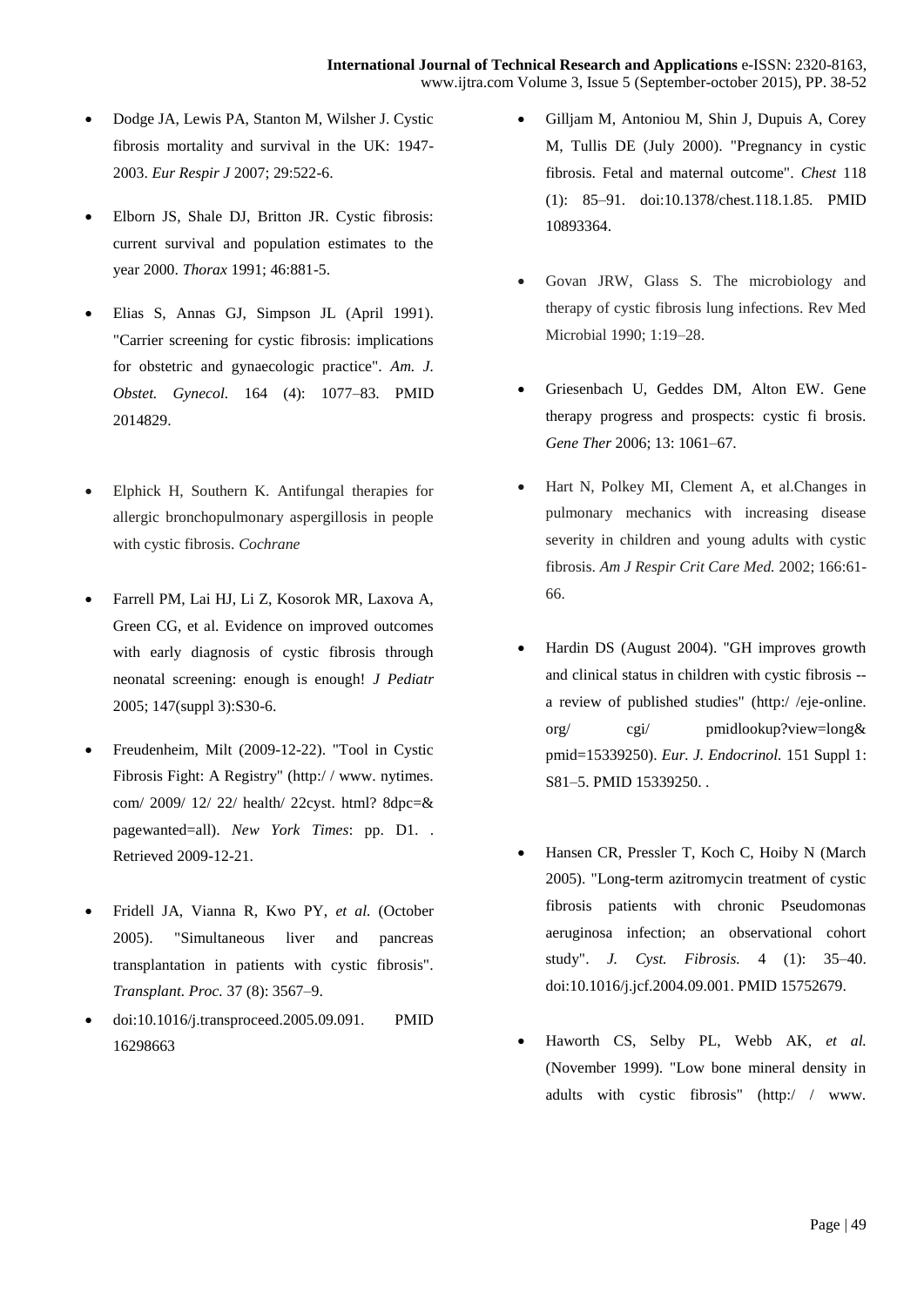pubmedcentral. nih. gov/ articlerender. fcgi? tool=pmcentrez& artid=1745400). *Thorax* 54 (11): 961–7. doi:10.1136/thx.54.11.961.

- PMID 10525552. PMC 1745400.
- Joseph PM, O'Sullivan BP, Lapey A, et al. Aerosol and lobar administration of a recombinant adenovirus to individuals with cystic fibrosis. I. Methods, safety, and clinical implications. *Hum Gene Ther* 2001; 12: 1369–82.
- Kuver R, Lee SP (April 2006). "Hypertonic saline for cystic fibrosis". *N. Engl. J. Med.* 354 (17): 1848–51; author reply 1848– 51.doi:10.1056/NEJMc060351. PMID 16642591
- Lieberman J (July 1968). "Dornase aerosol effect on sputum viscosity in cases of cystic fibrosis". *JAMA* 205 (5): 312–3. doi:10.1001/jama.205.5.312. PMID 5694947.
- McCoy KS, Quittner AL, Oermann CM, Gibson RL, Retsch-Bogart GZ, Montgomery AB (November 2008). "Inhaled aztreonam lysine for chronic airway Pseudomonas aeruginosa in cystic fibrosis" (http:/ / www. pubmedcentral. nih. gov/ articlerender. fcgi? tool=pmcentrez&artid=2577727). *Am. J. Respir. Crit. Care Med.* 178 (9): 921–8. doi: 10.1164/rccm.200712-1804OC. PMID 18658109. PMC 2577727.
- Marchand E, Verellen-Dumoulin C,Mairesse M, et al. Frequency of cystic fibrosismembrane conductance regulator gene mutations and 5T allele in patients withallergic bronchopulmonary aspergillosis.*Chest.* 2001; 119:762-767.
- McCallum TJ, Milunsky JM, Cunningham DL, Harris DH, Maher TA, Oates RD (October 2000). "Fertility in men with cystic fibrosis: an update on current surgical practices and outcomes". *Chest*  118 (4): 1059–62. doi:10.1378/chest.118.4.1059. PMID 11035677.
- Merelle ME, Schouten JP, Gerritsen J, Dankert-Roelse JE. Influence of neonatal screening and centralized treatment on long-term clinical outcome and survival of CF patients. *Eur Respir J*  2001; 18:306-15.
- Mitchell, Richard Sheppard; Kumar, Vinay; Robbins, Stanley L.; Abbas, Abul K.; Fausto, Nelson (2007). *Robbins basic pathology*. Saunders/Elsevier. ISBN 1-4160-2973-7.
- Moran A, Hardin D, Rodman D, et al. Diagnosis, screening and management of cystic fibrosis related diabetes mellitus: a consensus conference report. *Diabetes Res Clin Pract.*1999; 45:61-73.
- Minarowski Ł, Sands D, Minarowska A, Karwowska A, Sulewska A, Gacko M, Chyczewska E. Thiocyanate concentration in saliva of cystic fibrosis patients. Folia Histochem Cytobiol. 2008; 46(2):245-6. http:/ / versita. Metapress. Com/ content/ 12805r021413m867/.
- Moran F, Bradley J (2003). "Non-invasive ventilation for cystic fibrosis". *Cochrane Database Syst Rev* (2): CD002769. doi:10.1002/14651858.CD002769. PMID 12804435.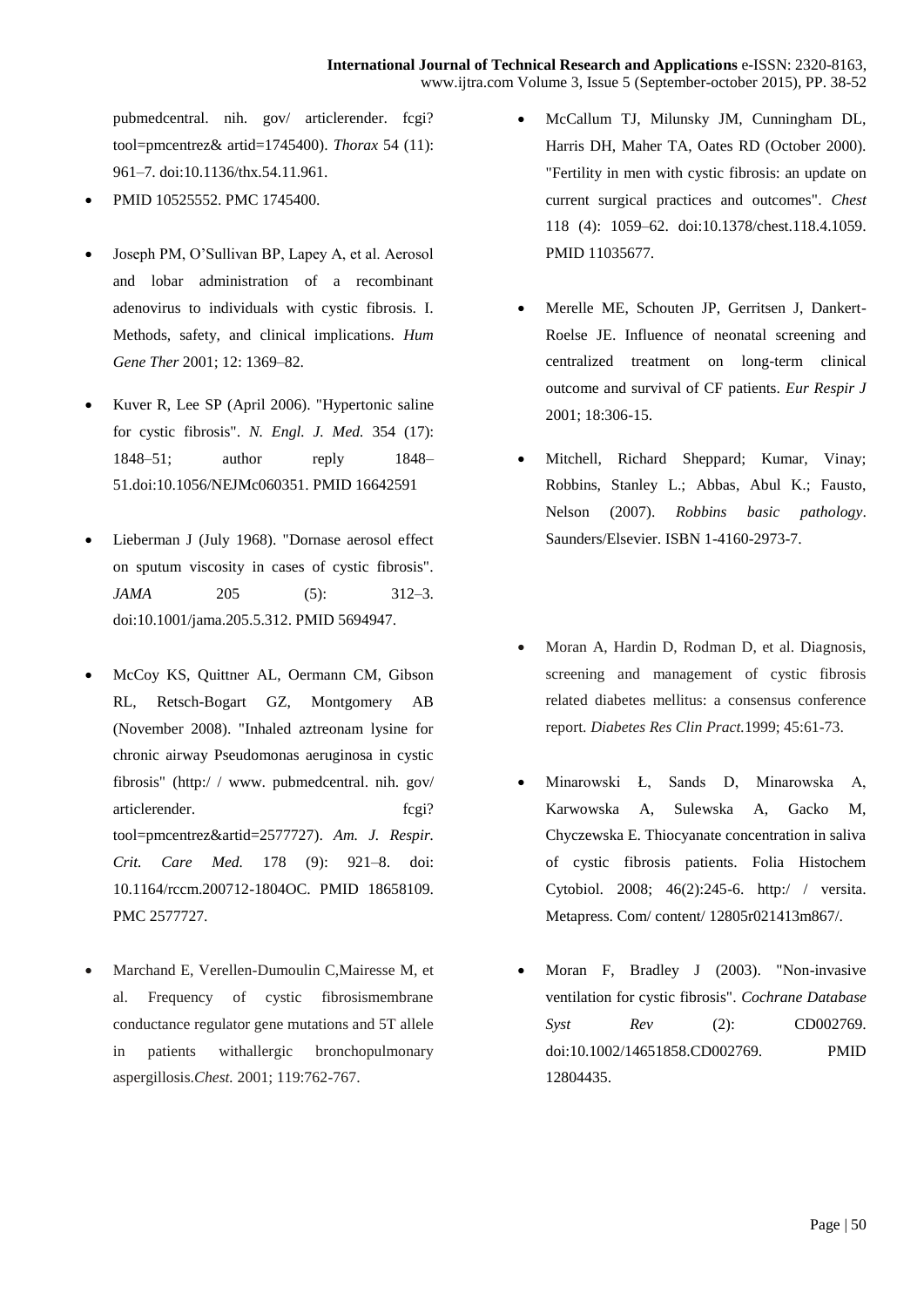- Moss RB, Milla C, Colombo J, et al. Repeated aerosolized AAV-CFTR for treatment of cystic fi brosis: a randomized placebo-controlled phase 2B trial. *Hum Gene Ther* 2007; 18: 726–32.
- O'Malley CA (May 2009). "Infection control in cystic fibrosis: cohorting, cross-contamination, and the respiratory therapist" (http:/ / www. rcjournal. com/ contents/ 05. 09/ 05. 09. 0641. pdf). *Respir Care* 54 (5): 641–57. doi: 10.4187/aarc0446. PMID 19393108. .
- Okiyoneda T, Lukacs GL. Cell surface dynamics of CFTR: the ins and outs. Biochim Biophys Acta 2007; 1773(4):476-479.
- Pai VB, Nahata MC (October 2001). "Efficacy and safety of aerosolized tobramycin in cystic
- fibrosis". *Pediatr. Pulmonol.* 32 (4): 314–27. doi:10.1002/ppul.1125. PMID 11568993
- Pickles RJ. Physical and biological barriers to viral vector-mediated delivery of genes to the airway epithelium. *Proc Am Thorac Soc* 2004; 1: 302–08.
- Quinton PM (June 2007). "Cystic fibrosis: lessons from the sweat gland" (http:/ / nips. physiology. org/ cgi/ pmidlookup? view=long&pmid=17557942). *Physiology (Bethesda)* 22: 212–25. doi:10.1152/physiol.00041.2006. PMID 17557942.
- Quinton PM. The neglected ion: HCO3-. Nat Med 2001; 7(3):292-293.

.

- Ratjen F. New pulmonary therapies for cystic fibrosis. Curr Opin Pulm Med 2007; 13(6):541- 546.
- Ratjen FA (May 2009). "Cystic fibrosis: pathogenesis and future treatment strategies" (http:/ / www. rcjournal. com/ contents/ 05. 09/ 05. 09. 0595. Pdf). *Respir Care* 54 (5): 595–605. doi: 10.4187/aarc0427. PMID 19393104. .
- Ross LF (September 2008). "Newborn screening for cystic fibrosis: a lesson in public health disparities" (http:/ / www. pubmedcentral. nih. gov/ articlerender. fcgi? tool=pmcentrez& artid=2569148). *The Journal of Paediatrics* 153 (3): 308–13. doi:10.1016/j.jpeds.2008.04.061. PMID 18718257. PMC 2569148.
- Riordan JR, Rommens JM, Kerem BS, Alon N, Rozmahel R, GrzelczakZ, et al. Identification of the cystic fibrosis gene: cloning and
- Characterization of complementary DNA. Science 1989; 245(4922):1066-1073.
- Rommens JM, Iannuzzi MC, Kerem BS, Drumm ML, Melmer G,Dean M, et al. Identification of the cystic fibrosis gene: chromosome
- Walking and jumping. Science 1989; 245(4922):1059-1065.
- Reddy MM, Light MJ, Quinton PM. Activation of the epithelial Na\_channel (ENaC) requires CFTR Cl– channel function. Nature 1999;
- 402(6759):301-304.
- Riordan JR. CFTR function and prospects for therapy. Annu Rev Biochem 2008; 77:701-726